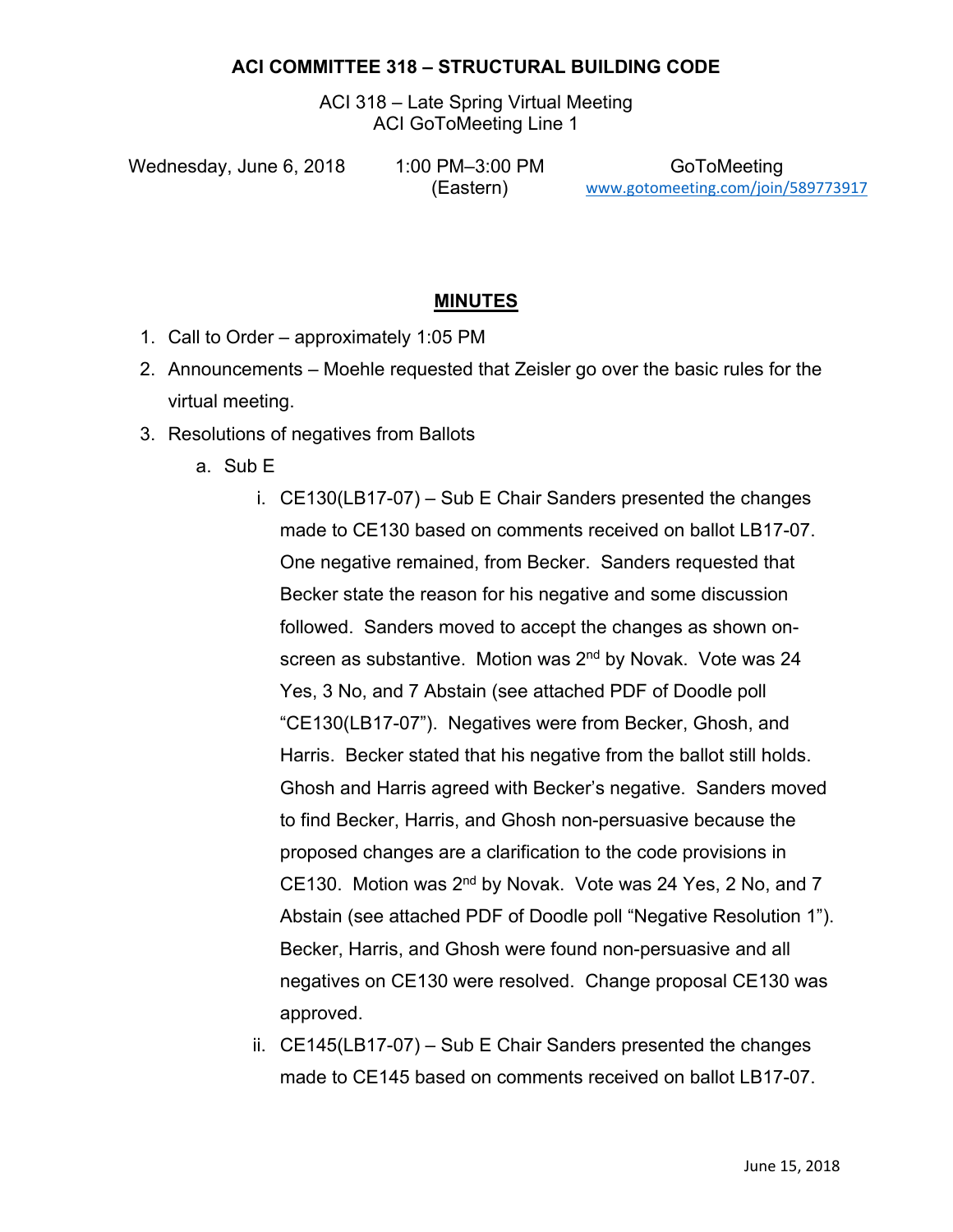#### **ACI COMMITTEE 318 – STRUCTURAL BUILDING CODE**

ACI 318 – Late Spring Virtual Meeting ACI GoToMeeting Line 1

All negatives were resolved before the meeting. Sanders moved to find the changes as shown on-screen as substantive. Motion was 2<sup>nd</sup> by Novak. Vote was 33 Yes, 0 No, and 0 Abstain (see attached PDF of Doodle poll "CE145(LB17-07)"). Change proposal CE145 was approved.

- b. Sub J
	- i. CJ163(LB18-03A) Voting member Kreger presented changes made to CJ163 based on comments received on ballot LB18-03A. Kreger moved to find the changes made as substantive. Motion was 2<sup>nd</sup> by Novak. During discussion, many edits were made to the on-screen version of CJ163. After some discussion, Chair Moehle tabled the motion and requested that Kreger return with an adjusted change proposal later during this meeting or at a later date.
- c. Sub H
	- i. CH032(LB18-03A) Sub H Chair Taylor presented changes made to CH032 based on comments received on ballot LB18-03A. Taylor noted that almost all negatives were resolved prior to the virtual meeting with Klemencic and Yanez being the exceptions. Yanez withdrew his negatives based on discussions during the meeting. Taylor explained the changes made based on Klemencic's negative. Taylor then moved to accept the changes shown to resolve Klemencic's negative as substantive and to find Klemencic non-persuasive to the extent that his negative is not satisfied by the changes shown. Motion was 2nd by Novak. Vote was 33 Yes, 0 No, and 2 Abstain (see attached PDF of Doodle poll "CH032(LB18- 03A)"). Taylor then moved to accept the remainder of the changes as shown as substantive. Motion was 2<sup>nd</sup> by Novak. Vote was 32 Yes, 1 No, and 1 Abstain (see attached PDF of Doodle poll ("Negative resolution 2")). Negative voter Kelly withdrew his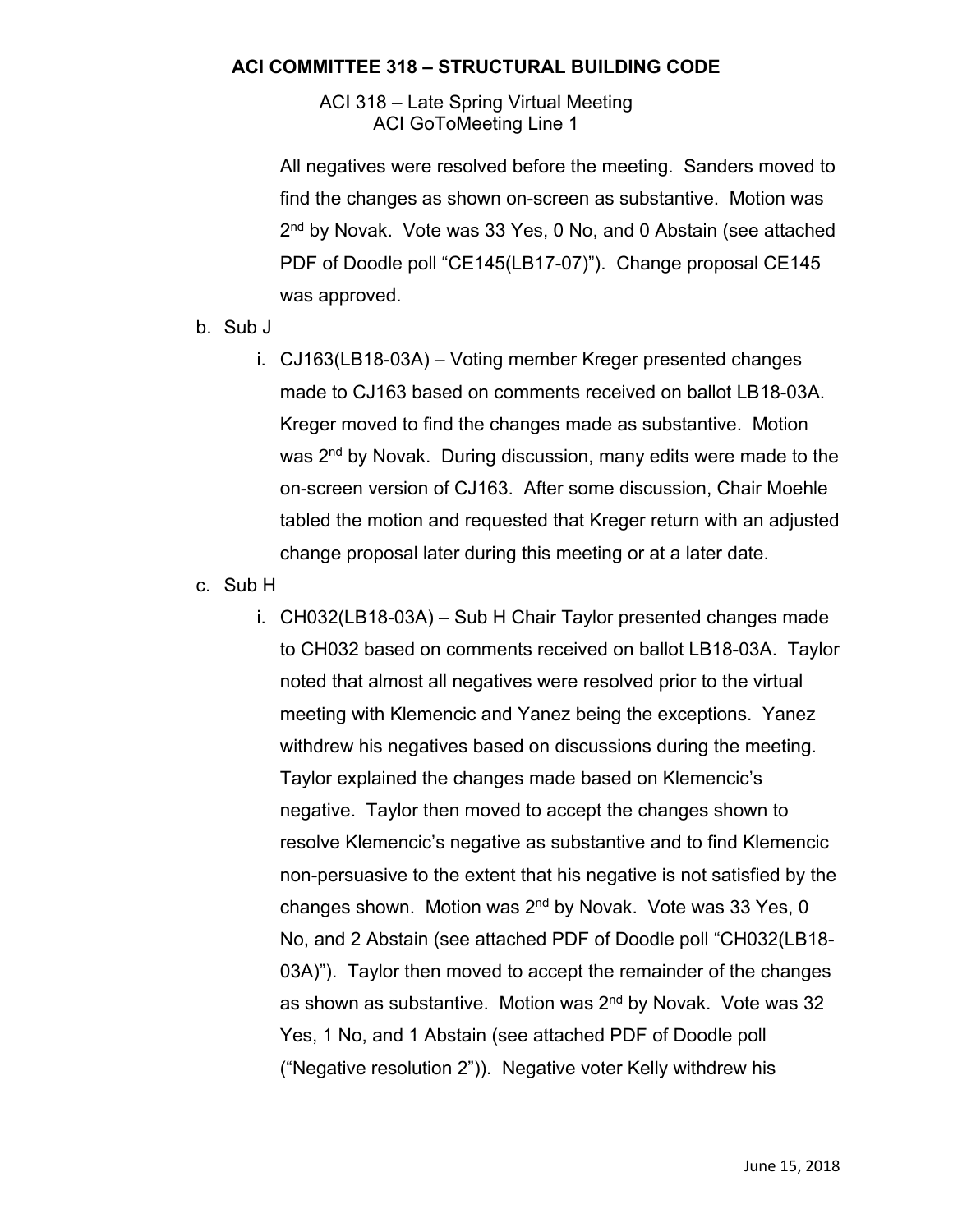#### **ACI COMMITTEE 318 – STRUCTURAL BUILDING CODE**

ACI 318 – Late Spring Virtual Meeting ACI GoToMeeting Line 1

negative and abstained after further discussion on the floor.

Change proposal CH032 was approved.

- 4. Next Meeting
	- a. Wednesday, August 22, 2018, 1-3PM Eastern, ACI GoToMeeting Line 1
- 5. Meeting was adjourned at 2:56 PM Eastern.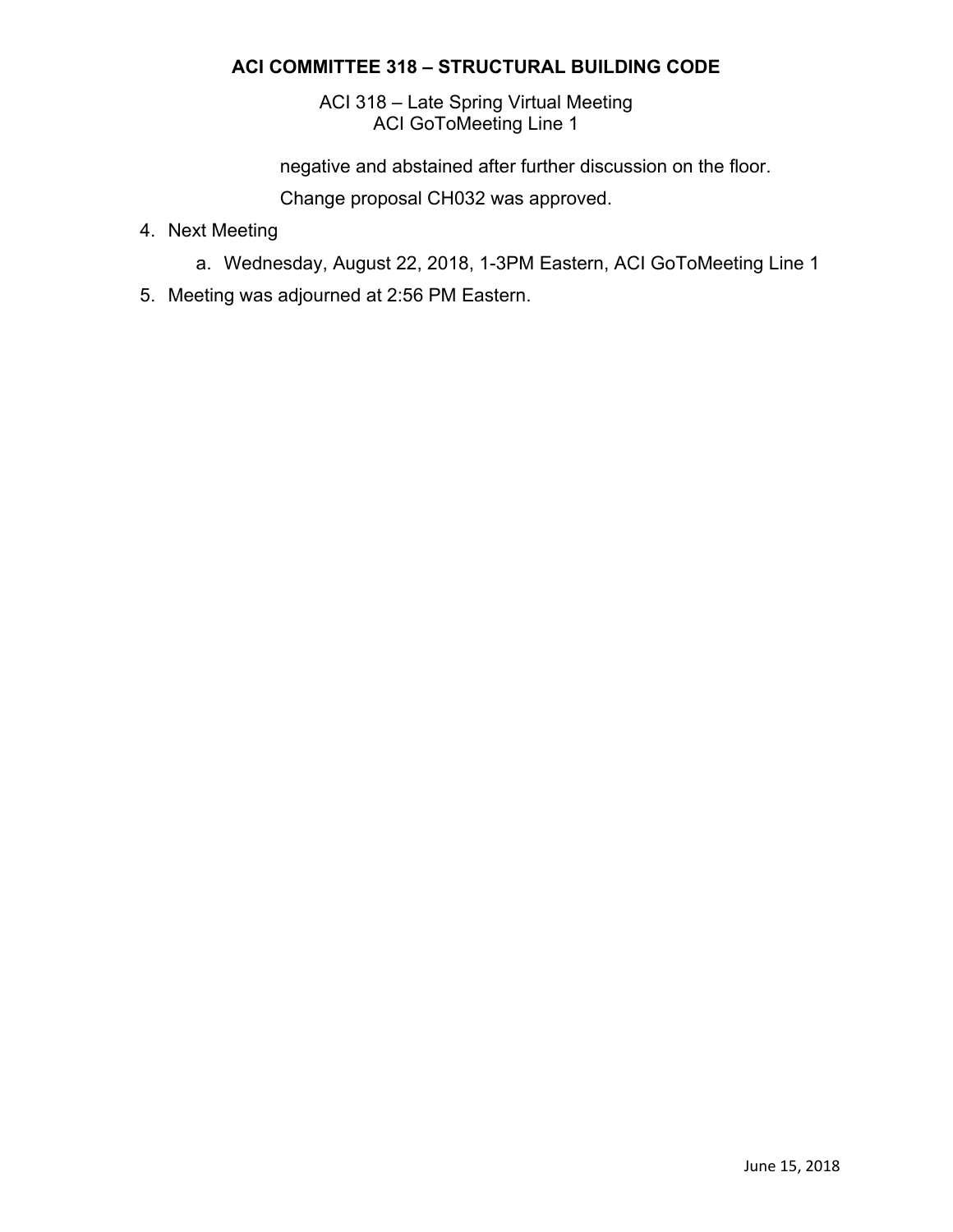# Poll "CE130(LB17-07)"

https://doodle.com/poll/k4ff58zekwqztqec

|                        | Yes | <b>No</b> | Abstain |
|------------------------|-----|-----------|---------|
| Catherine French       | OK  |           |         |
| Roger Becker           |     | OK        |         |
| Dean Browning          |     |           | OK      |
| Colin Lobo             |     |           | OK      |
| Jim Cagley             | OK  |           |         |
| Carin Roberts-Wollmann | OK  |           |         |
| JoAnn Browning         | OK  |           |         |
| Ned Cleland            | OK  |           |         |
| David Sanders          | OK  |           |         |
| Michael Kreger         | OK  |           |         |
| William Klorman        | OK  |           |         |
| Robert Frosch          |     |           | OK      |
| Thomas Schaeffer       |     |           | OK      |
| John Bonacci           | OK  |           |         |
| Larry Novak            |     |           | OK      |
| Carlos Ospina          | OK  |           |         |
| James Jirsa            | OK  |           |         |
| Stephen Seguirant      | OK  |           |         |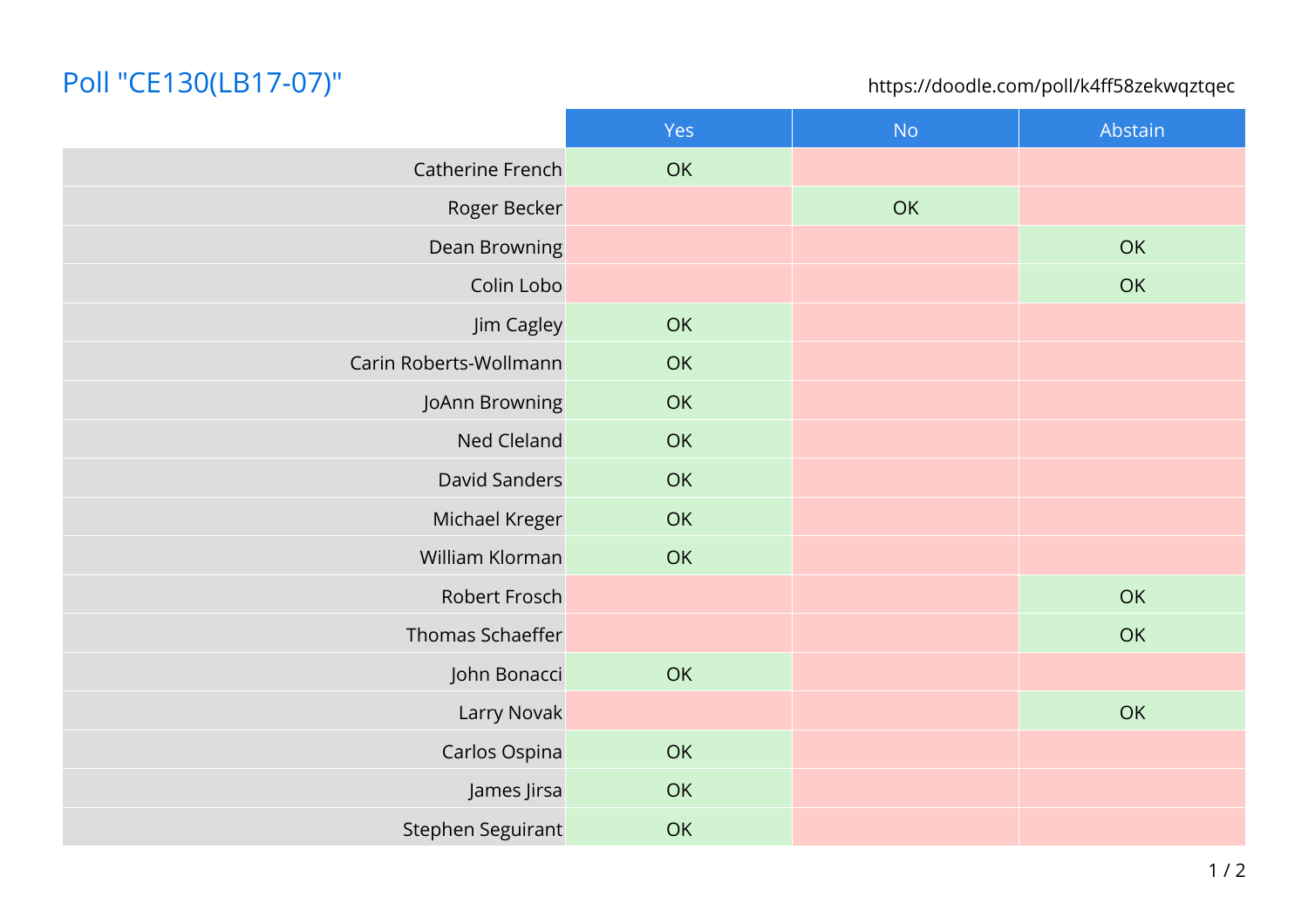### https://doodle.com/poll/k4ff58zekwqztqec

|                        | Yes | <b>No</b> | Abstain        |
|------------------------|-----|-----------|----------------|
| <b>Randall Poston</b>  | OK  |           |                |
| Andy Taylor            | OK  |           |                |
| Gary Klein             | OK  |           |                |
| <b>Terry Holland</b>   |     |           | OK             |
| Sharon Wood            | OK  |           |                |
| Charles Dolan          | OK  |           |                |
| Neal Anderson          | OK  |           |                |
| mike mota              |     |           | OK             |
| Loring Wyllie          | OK  |           |                |
| skghoshinc             |     | OK        |                |
| John Wallace           | OK  |           |                |
| Paul Mlakar            | OK  |           |                |
| KellyDominic@gmail.com | OK  |           |                |
| Jim Harris             |     | OK        |                |
| Mario E. Rodriguez     | OK  |           |                |
| fernando yanez         | OK  |           |                |
| Count                  | 24  | 3         | $\overline{7}$ |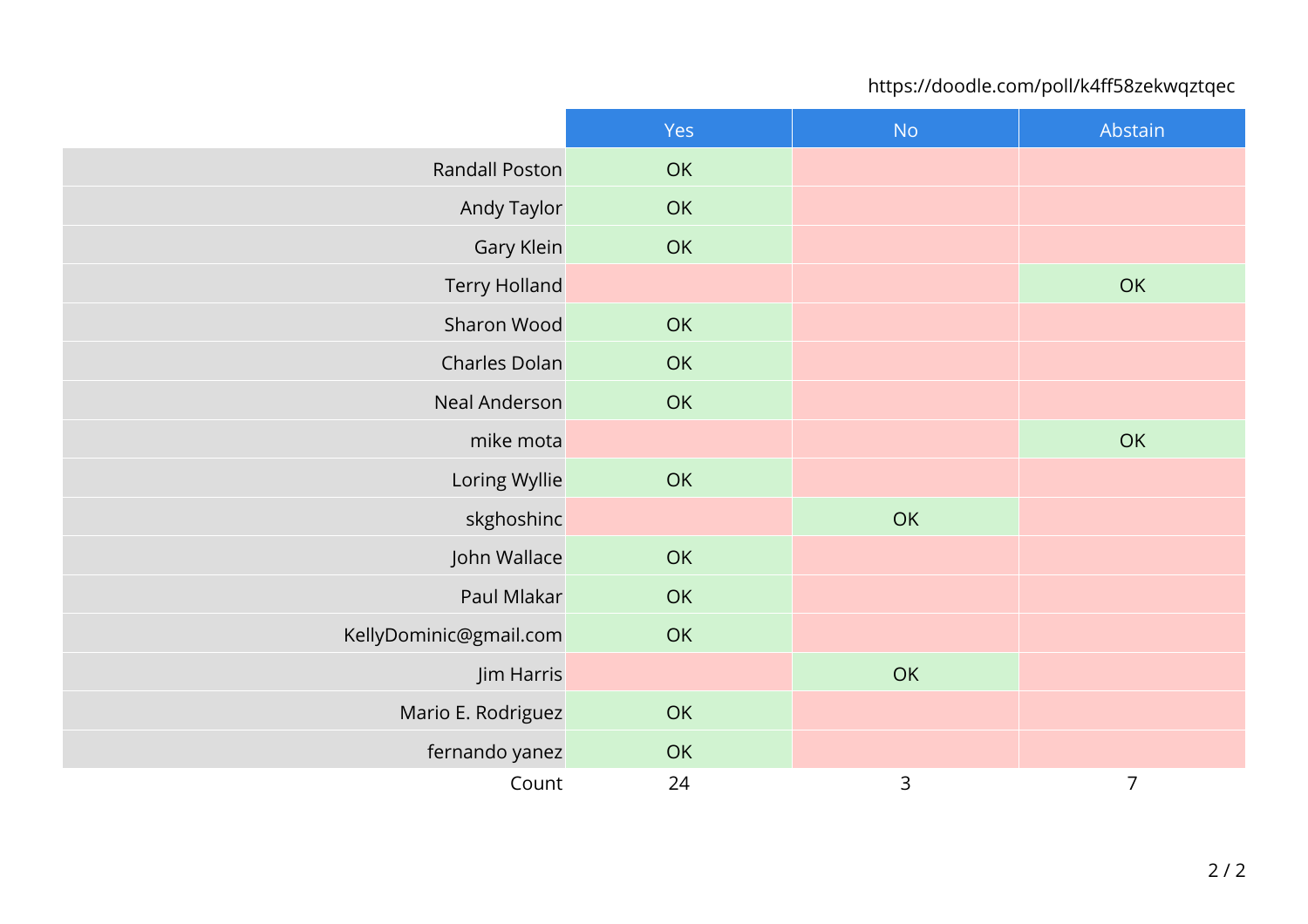# Poll "Negative Resolution 1"

https://doodle.com/poll/qwi7498b52qg9iz5

|                        | Yes | <b>No</b> | Abstain |
|------------------------|-----|-----------|---------|
| Colin Lobo             |     |           | OK      |
| Roger Becker           |     | OK        |         |
| David Sanders          | OK  |           |         |
| Catherine French       | OK  |           |         |
| Dean Browning          |     |           | OK      |
| Stephen Seguirant      | OK  |           |         |
| Carin Roberts-Wollmann | OK  |           |         |
| <b>Terry Holland</b>   |     |           | OK      |
| Michael Kreger         | OK  |           |         |
| JoAnn Browning         | OK  |           |         |
| Sharon Wood            | OK  |           |         |
| mike mota              |     |           | OK      |
| James Jirsa            | OK  |           |         |
| <b>Randall Poston</b>  | OK  |           |         |
| Andy Taylor            | OK  |           |         |
| skghoshinc             |     | OK        |         |
| Robert Frosch          | OK  |           |         |
| Jim Harris             |     |           | OK      |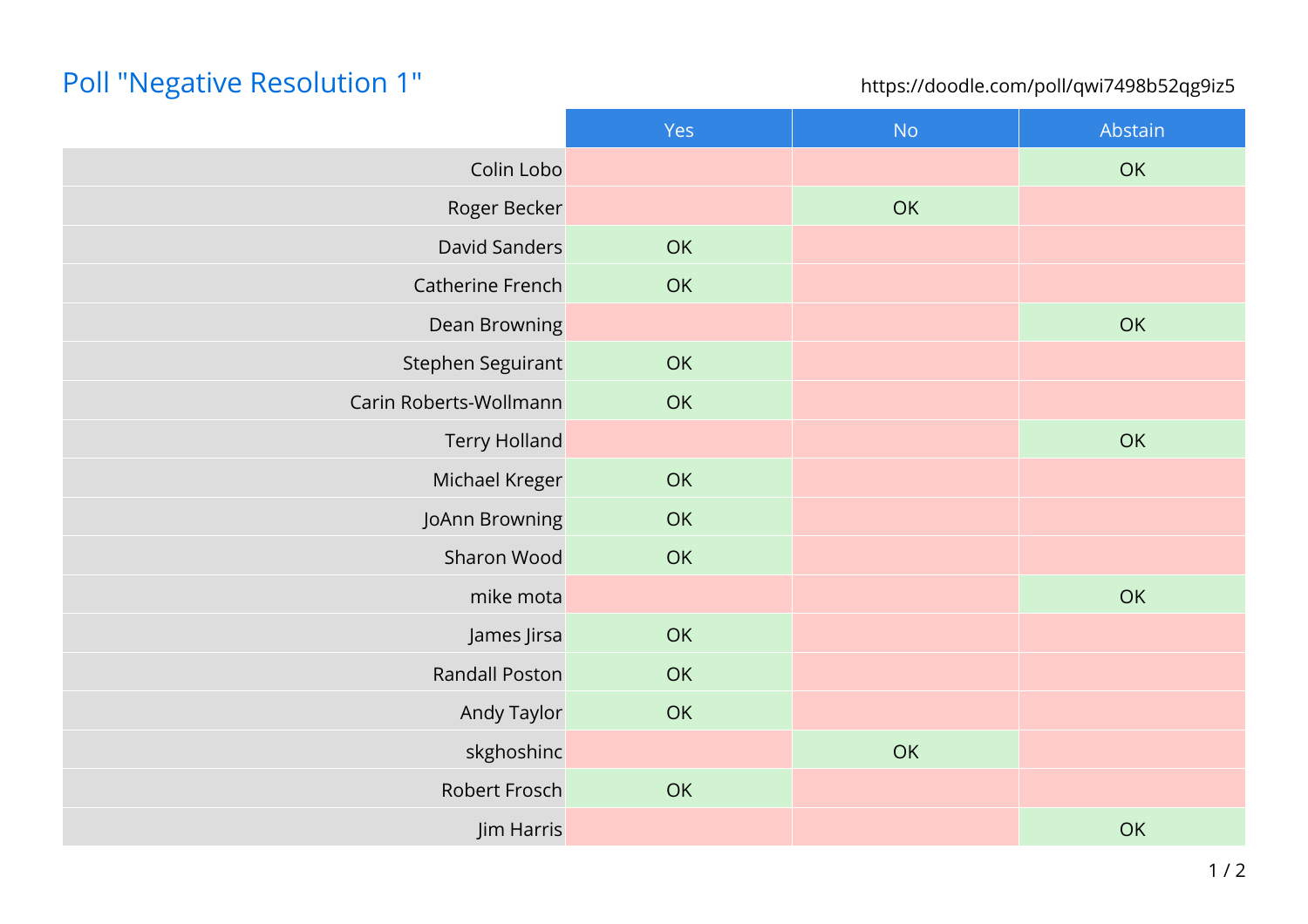## https://doodle.com/poll/qwi7498b52qg9iz5

|                        | Yes | <b>No</b>      | Abstain        |
|------------------------|-----|----------------|----------------|
| Charles Dolan          | OK  |                |                |
| Gary Klein             | OK  |                |                |
| Ned Cleland            | OK  |                |                |
| Neal Anderson          | OK  |                |                |
| Jim Cagley             | OK  |                |                |
| John Wallace           | OK  |                |                |
| John Bonacci           | OK  |                |                |
| Carlos Ospina          | OK  |                |                |
| KellyDominic@gmail.com | OK  |                |                |
| Loring Wyllie          | OK  |                |                |
| Larry Novak            |     |                | OK             |
| Paul Mlakar            | OK  |                |                |
| William Klorman        | OK  |                |                |
| Thomas Schaeffer       |     |                | OK             |
| Mario E. Rodriguez     | OK  |                |                |
| Count                  | 24  | $\overline{2}$ | $\overline{7}$ |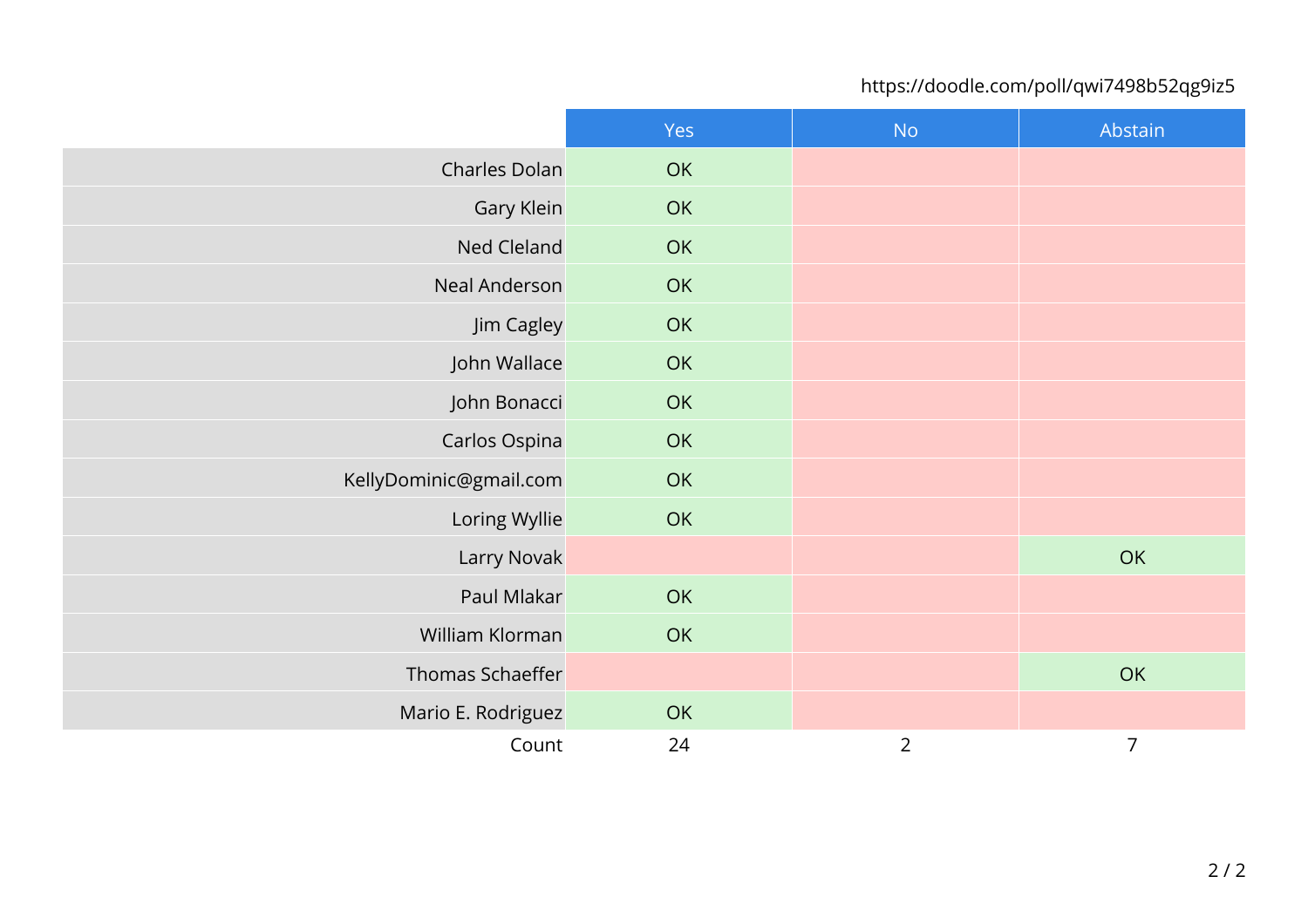# Poll "CE145(LB17-07)"

### https://doodle.com/poll/4xd2f6uescvm3fzm

|                       | Yes | <b>No</b> | Abstain |
|-----------------------|-----|-----------|---------|
| John Bonacci          | OK  |           |         |
| Dean Browning         | OK  |           |         |
| Michael Kreger        | OK  |           |         |
| David Sanders         | OK  |           |         |
| Colin Lobo            | OK  |           |         |
| Stephen Seguirant     | OK  |           |         |
| <b>Terry Holland</b>  | OK  |           |         |
| Roger Becker          | OK  |           |         |
| mike mota             | OK  |           |         |
| Jim Cagley            | OK  |           |         |
| Neal Anderson         | OK  |           |         |
| James Jirsa           | OK  |           |         |
| Gary Klein            | OK  |           |         |
| Robert Frosch         | OK  |           |         |
| Thomas Schaeffer      | OK  |           |         |
| <b>Randall Poston</b> | OK  |           |         |
| Ned Cleland           | OK  |           |         |
| JoAnn Browning        | OK  |           |         |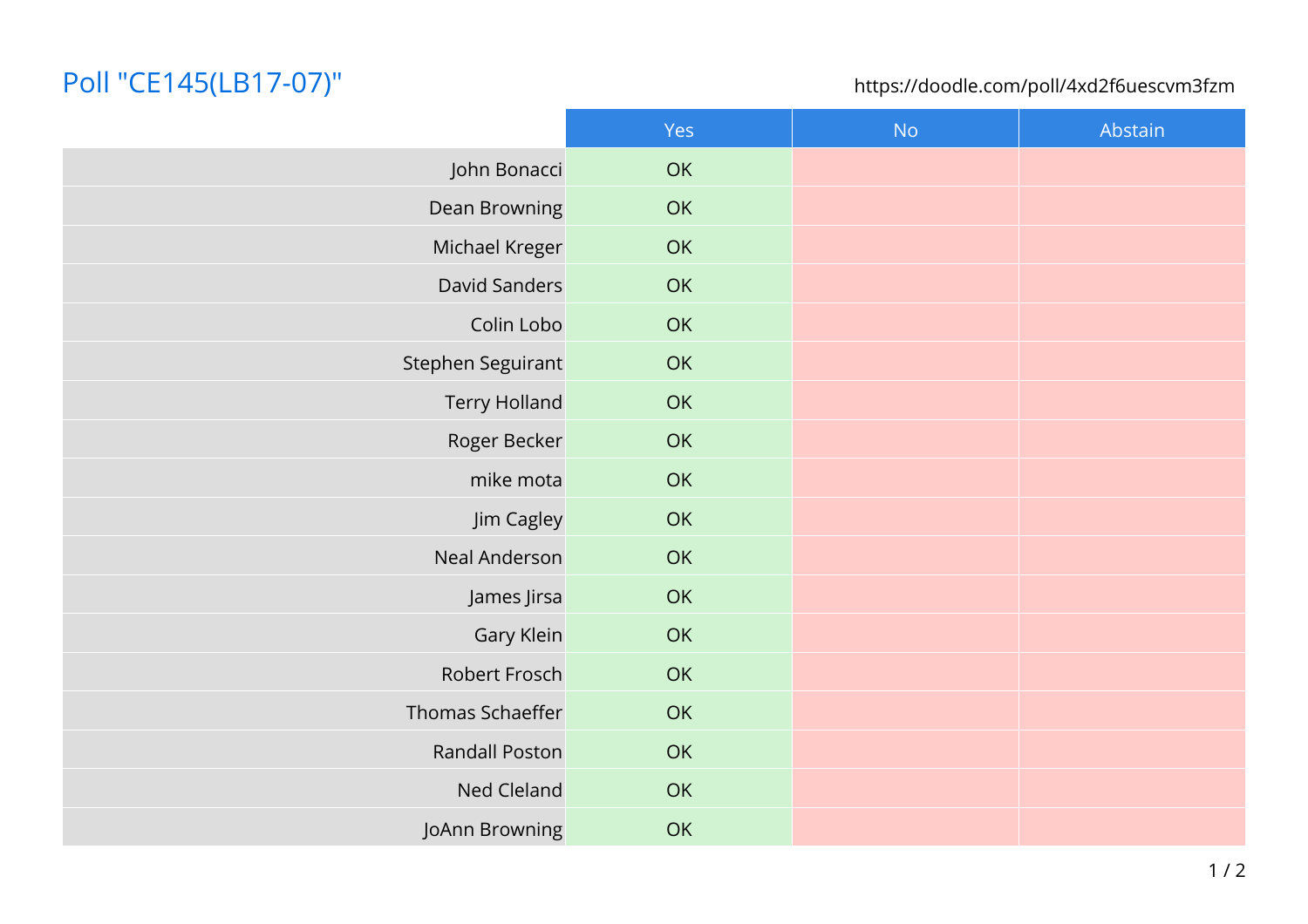## https://doodle.com/poll/4xd2f6uescvm3fzm

|                        | Yes | <b>No</b>        | Abstain          |
|------------------------|-----|------------------|------------------|
| skghoshinc             | OK  |                  |                  |
| Carin Roberts-Wollmann | OK  |                  |                  |
| Carlos Ospina          | OK  |                  |                  |
| KellyDominic@gmail.com | OK  |                  |                  |
| Jim Harris             | OK  |                  |                  |
| John Wallace           | OK  |                  |                  |
| Sharon Wood            | OK  |                  |                  |
| William Klorman        | OK  |                  |                  |
| Paul Mlakar            | OK  |                  |                  |
| Loring Wyllie          | OK  |                  |                  |
| Charles Dolan          | OK  |                  |                  |
| Catherine French       | OK  |                  |                  |
| Novak                  | OK  |                  |                  |
| Andy Taylor            | OK  |                  |                  |
| Mario E. Rodriguez     | OK  |                  |                  |
| Count                  | 33  | $\boldsymbol{0}$ | $\boldsymbol{0}$ |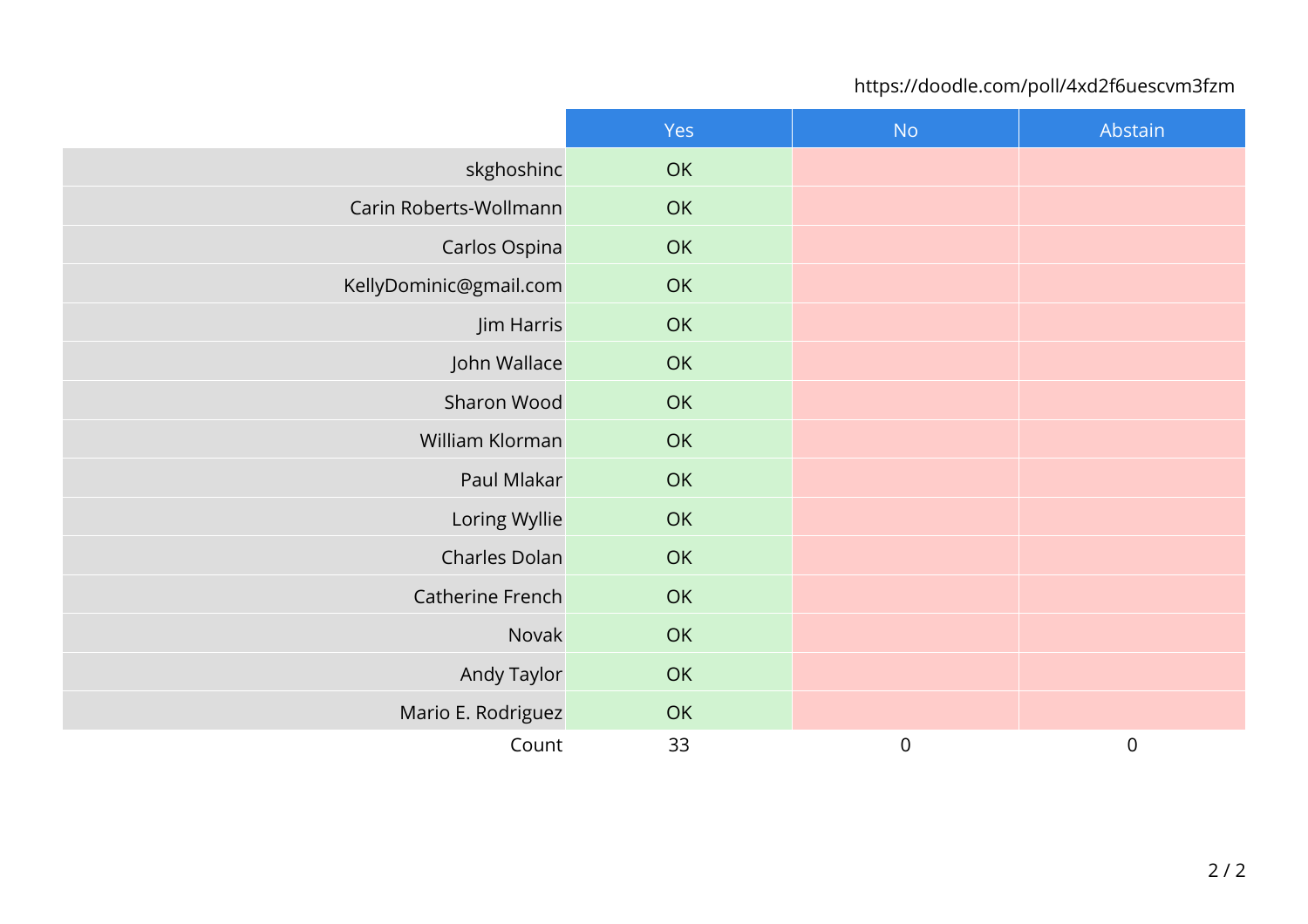## Poll "CH032(LB18-03A)"

### https://doodle.com/poll/pbp9xbm57qvhcpgd

|                        | Yes | No | Abstain |
|------------------------|-----|----|---------|
| Roger Becker           | OK  |    |         |
| Dean Browning          | OK  |    |         |
| Stephen Seguirant      | OK  |    |         |
| David Sanders          | OK  |    |         |
| James Jirsa            | OK  |    |         |
| John Bonacci           | OK  |    |         |
| Robert Frosch          | OK  |    |         |
| John Wallace           | OK  |    |         |
| Ned Cleland            | OK  |    |         |
| Catherine French       | OK  |    |         |
| Jim Cagley             | OK  |    |         |
| JoAnn Browning         | OK  |    |         |
| Neal Anderson          | OK  |    |         |
| skghoshinc             | OK  |    |         |
| Gary Klein             | OK  |    |         |
| Sharon Wood            | OK  |    |         |
| KellyDominic@gmail.com | OK  |    |         |
| Carlos Ospina          | OK  |    |         |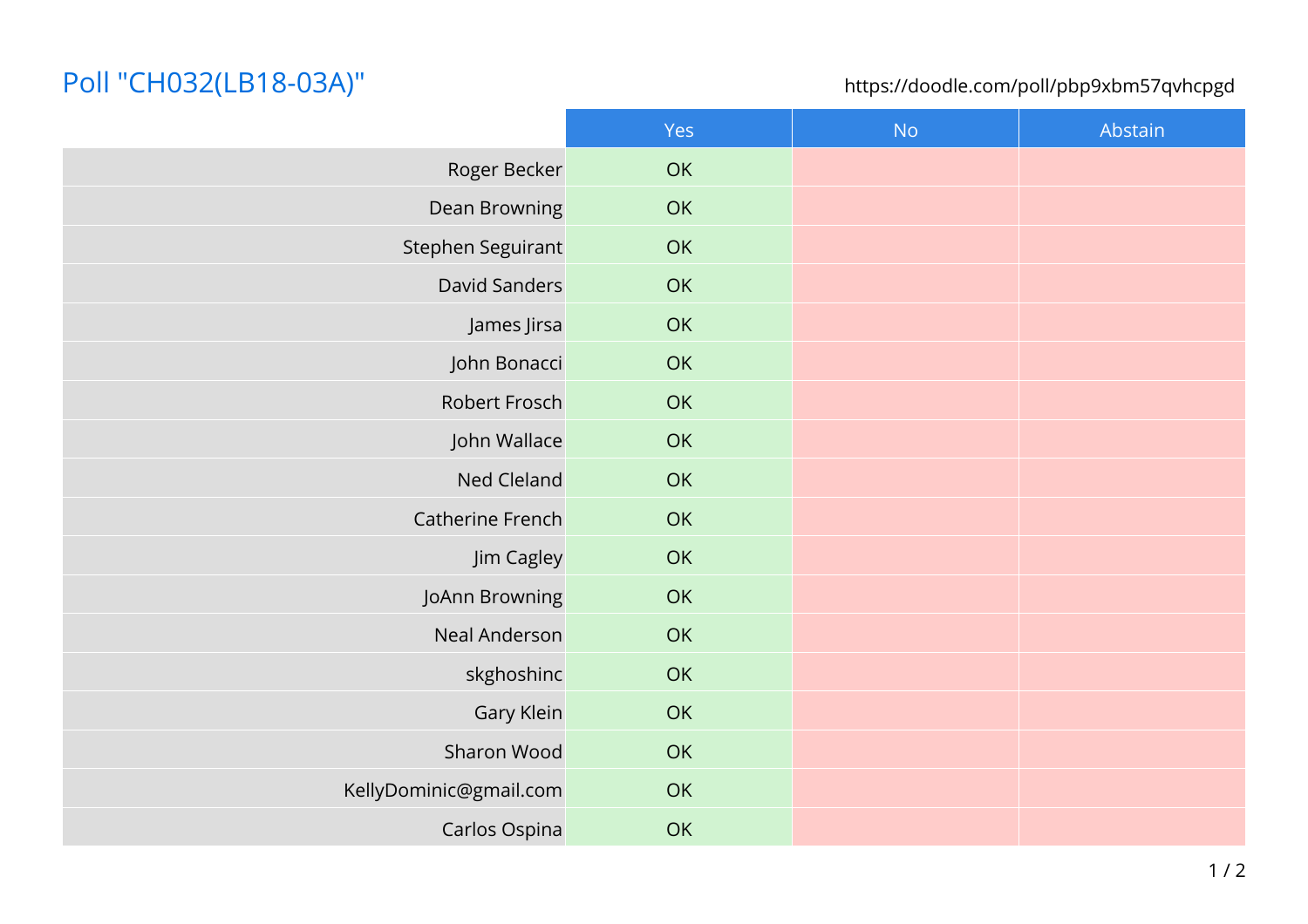## https://doodle.com/poll/pbp9xbm57qvhcpgd

|                        | Yes | <b>No</b>        | Abstain        |
|------------------------|-----|------------------|----------------|
| Charles Dolan          | OK  |                  |                |
| Carin Roberts-Wollmann | OK  |                  |                |
| Luis E. Garcia         | OK  |                  |                |
| Thomas Schaeffer       | OK  |                  |                |
| <b>Terry Holland</b>   |     |                  | OK             |
| Novak                  | OK  |                  |                |
| Jim Harris             | OK  |                  |                |
| Loring Wyllie          | OK  |                  |                |
| <b>Randall Poston</b>  | OK  |                  |                |
| Andy Taylor            | OK  |                  |                |
| Paul Mlakar            | OK  |                  |                |
| Michael Kreger         |     |                  | OK             |
| fernando yanez         | OK  |                  |                |
| mike mota              | OK  |                  |                |
| <b>Randall Poston</b>  | OK  |                  |                |
| Colin Lobo             | OK  |                  |                |
| Randall Poston         | OK  |                  |                |
| Count                  | 33  | $\boldsymbol{0}$ | $\overline{2}$ |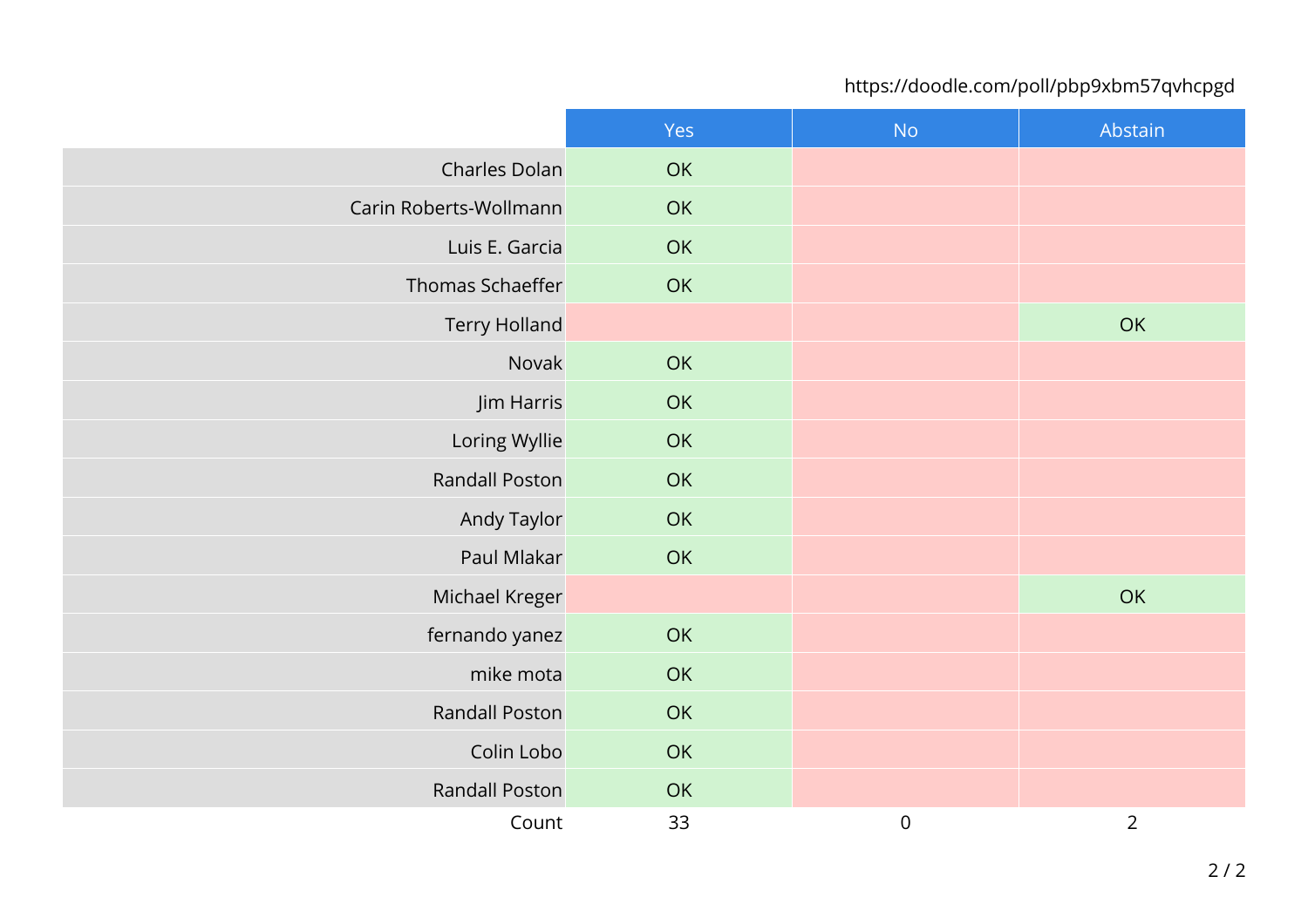# Poll "Negative Resolution 2"

### https://doodle.com/poll/k9cvd5zu9h6dk7td

|                      | Yes | <b>No</b> | Abstain |
|----------------------|-----|-----------|---------|
| Sharon Wood          | OK  |           |         |
| Robert Frosch        | OK  |           |         |
| Catherine French     | OK  |           |         |
| James Jirsa          | OK  |           |         |
| Carlos Ospina        | OK  |           |         |
| Stephen Seguirant    | OK  |           |         |
| Jim Cagley           | OK  |           |         |
| Thomas Schaeffer     | OK  |           |         |
| Dean Browning        | OK  |           |         |
| John Bonacci         | OK  |           |         |
| Neal Anderson        | OK  |           |         |
| David Sanders        | OK  |           |         |
| Michael Kreger       |     |           | OK      |
| <b>Terry Holland</b> | OK  |           |         |
| Jim Harris           | OK  |           |         |
| Colin Lobo           | OK  |           |         |
| Andy Taylor          | OK  |           |         |
| Charles Dolan        | OK  |           |         |